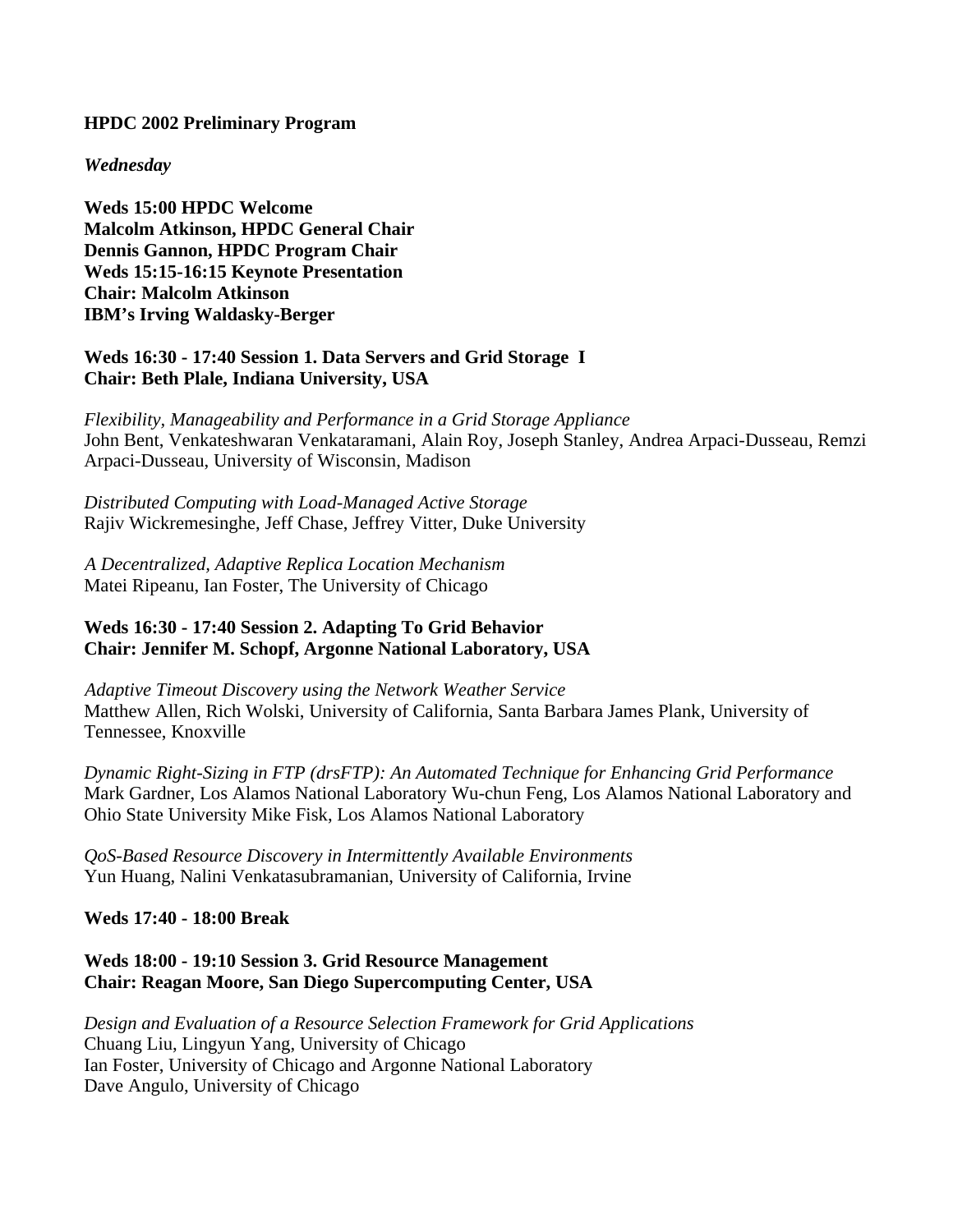*A Scalable QoS-Aware Service Aggregation Model for Peer-to-Peer Computing* Grids Xiaohui Gu, Klara Nahrstedt, Department of Computer Science, University of Illinois

*An Enterprise-Based Grid Resource Management System* Quinn Snell, Kevin Tew, Joseph Ekstrom, Mark Clement, Brigham Young University

# **Weds 18:00 - 19:10 Session 4 Application Frameworks I Chair: Satoshi Matsuoka, Tokyo Institute of Technology, JAPAN**

I*nteractive and Descriptor-based Deployment of Object-Oriented Grid Applications* Francoise Baude, Denis Caromel, Fabrice Huet, Lionel Mestre, Julien Vayssiere, INRIA-I3S-UNSA

*Partitionable Services: A Framework for Seamlessly Adapting Distributed Applications to Heterogeneous Environments* Anca Ivan, Josh Harman, Michael Allen, Vijay Karamcheti, New York University

*Lightweight Self-organizing Frameworks for Metacomputing* Vaidy Sunderam, Dawid Kurzyniec, Emory University

# **19:30 Joint HPDC11 & GGF5 Reception, Dinner and Ceilidh**

## *Thursday*

## **Thurs 08:30 - 10:00 Session 5. Parallel Application Analysis and Optimization Chair: Isaac Lopez, NASA Glenn Research Center, USA**

*Using Kernel Coupling to Predict Parallel Application Performance* Valerie Taylor, Xingfu Wu, Jonathan Geisler, Northwestern University Rick Stevens, Argonne National Laboratory

*Using Semantic Information to Guide Efficient Parallel I/O on Clusters* Martin Schulz, Technische Universitaet Muenchen, LRR

*Multigrain parallelism for eigenvalue computations on networks of clusters* James McCombs, Andreas Stathopoulos, College of William and Mary

*Backtracking and Re-execution in the Automatic Debugging of Parallelized Programs* Gregory Matthews, Robert Hood, CSC-NASA Ames Research Center Stephen Johnson, Peter Leggett, University of Greenwich

## **Thurs 08:30 - 10:00 Session 6. Optimizing Grid Performance Chair: Marty Humphrey, University of Virginia, USA**

*Dynamic Monitoring of High-Performance Distributed Applications* Dan Gunter, Brian Tierney, Brian Crowley, Keith Jackson, Jason Lee, Martin Stoufer, LBNL

*Leveraging Run Time Knowledge about Event Rates to Improve Memory Utilization in Wide Area Data*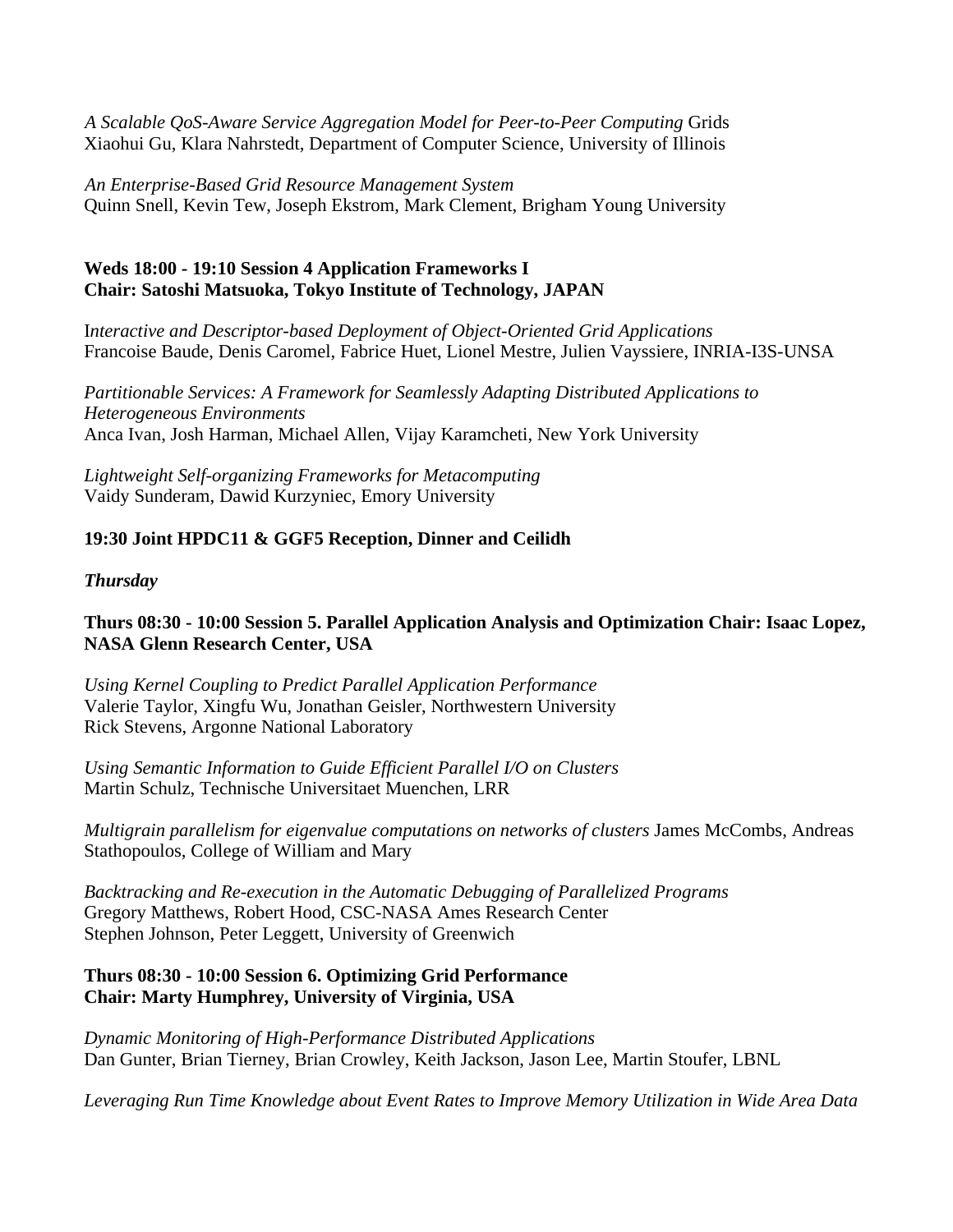*Stream Filtering* Beth Plale, Indiana University

*Realtime Performance Visualization of Distributed Systems* Joseph Insley, Michael Papka, William Allcock, Joseph Bester, John Bresnahan, Ian Foster, Mathematics and Computer Science Division, Argonne National Laboratory

*Predicting Sporadic Grid Data Transfers*

Sudharshan Vazhkudai, Jennifer Schopf, Argonne National Laboratory

**Thurs 10:00 - 10:30 break**

**Thurs 10:30 - 11:30 Session Chair: Dennis Gannon, Indiana University**

# **Keynote Lecture:**

*Herding Cats, Mice and Elephants - Network resource implications for the Grid* Jon Crowcroft, Marconi Professor of Networked Systems, Cambridge University

# **Thurs 11:30 - 12:15 Invited Talk:**

*Configuration, Monitoring and Management of Huge-scale Applications with a Varying Number of Application Components* Joe Sventek, Agilent Technologies UK Ltd

# **Thurs 12:15 - 13:30 lunch**

# **Thurs 13:30 - 15:00 Session 7. Grid Practice and Experience Chair: William Feiereisen, Los Alamos National Laboratory, USA**

*Error Scope on a Computational Grid: Theory and Practice* Douglas Thain, Miron Livny, University of Wisconsin

*Design and Implementation of Secured Information Services For the ASCI Grid* Wilbur Johnson, Sandia National Laboratories

*Architecture Requirements for Commercializing Grid Resources* Chris Kenyon, Giorgos Cheliotis, IBM Research, Zurich Research Lab

*GriPhyN and LIGO, Building a Virtual Data Grid for Gravitational Wave Scientists.* Ewa Deelman, USC/ISI Kent Blackburn, Caltech Phil Ehrens, Caltech Carl Kesselman, USC/ISI Scott Koranda, UWM Albert Lazzarini, Caltech

# **Thurs 13:30 - 15:00 Session 8. Communication and RPC Protocols.**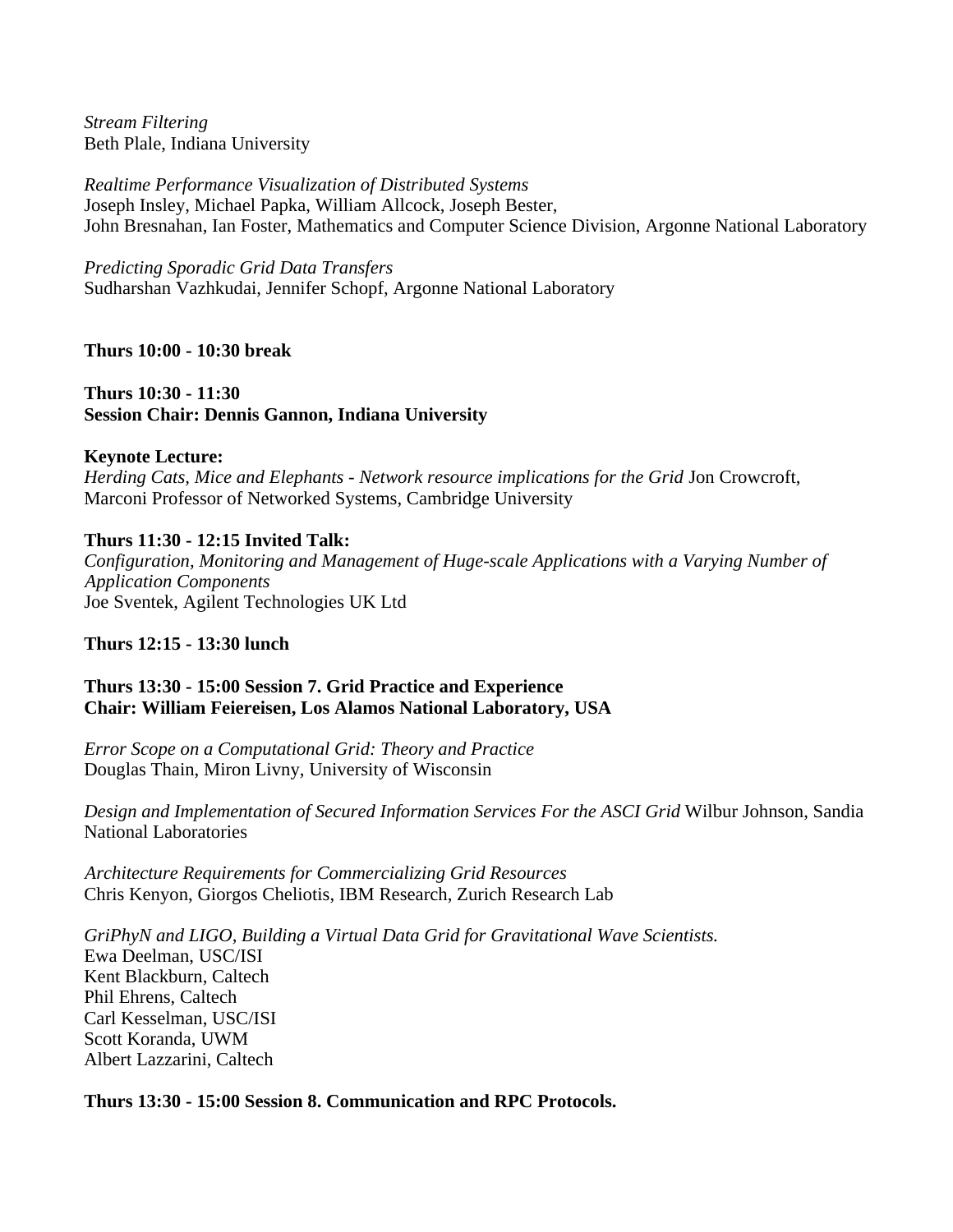## **Chair: Denis Caromel, Univ. de Nice Sophia Antipolis and INRIA, France**

*Evaluating Web Services Based Implementations of GridRPC* Satoshi Shirasuna, Tokyo Institute of Technology Hidemoto Nakada, Tokyo Institute of Technology,National Institute of Advanced Industrial Science and Technology Satoshi Matsuoka, Tokyo Institute of Technology, National Institute of Informatics Satoshi Sekiguchi, National Institute of Advanced Industrial Science and Technology

*Investigating the Limits of SOAP Performance for Scientific Computing* Kenneth Chiu, Madhusudhan Govindaraju, Randall Bramley, Indiana University

*An Evaluation of Object-based Data Transfers Over High Performance Networks* Phillip Dickens, Illinois Institute of Technology William Gropp, Mathematics and Computer Science Division, Argonne National Laboratory

*A Comparison of TCP Automatic Tuning Techniques for Distributed Computing* Eric Weigle, Wu-chun Feng, Los Alamos National Laboratory

## **Thurs 15:00 - 15:30 break**

### **Thurs 15:30 - 16:40 Session 9 Application Frameworks II Chair: Jim Pool, California Institute of Technology**

*On the Viability of Component Frameworks for High Performance Distributed Computing: A Case Study* Dawid Kurzyniec, Vaidy Sunderam, Emory University

*Distributed Model Coupling Framework* Matthew Bettencourt, Center of Higher Learning

*Coven - a Framework for High Performance Problem Solving Environments* Nathan DeBardeleben, Walter Ligon, Sourabh Pandit, Dan Stanzione, Clemson University

**Thurs 15:30 - 16:40 Session 10. Data Servers and Grid Storage II Chair: Satoshi Sekiguchi, National Institute of Advanced Industrial Science and Technology, JAPAN**

*MySRB and SRB - Components of a Data Grid* Arcot Rajasekar, Michael Wan, Reagan Moore, SDSC, University of California at San Diego

*A High Performance Storage Server* Keith Bell, Andrew Chien, University of California San Diego Mario Lauria, The Ohio State University

A Secure Distributed Search System Yinglian Xie, David O'Hallaron, Michael Reiter, Carnegie Mellon University